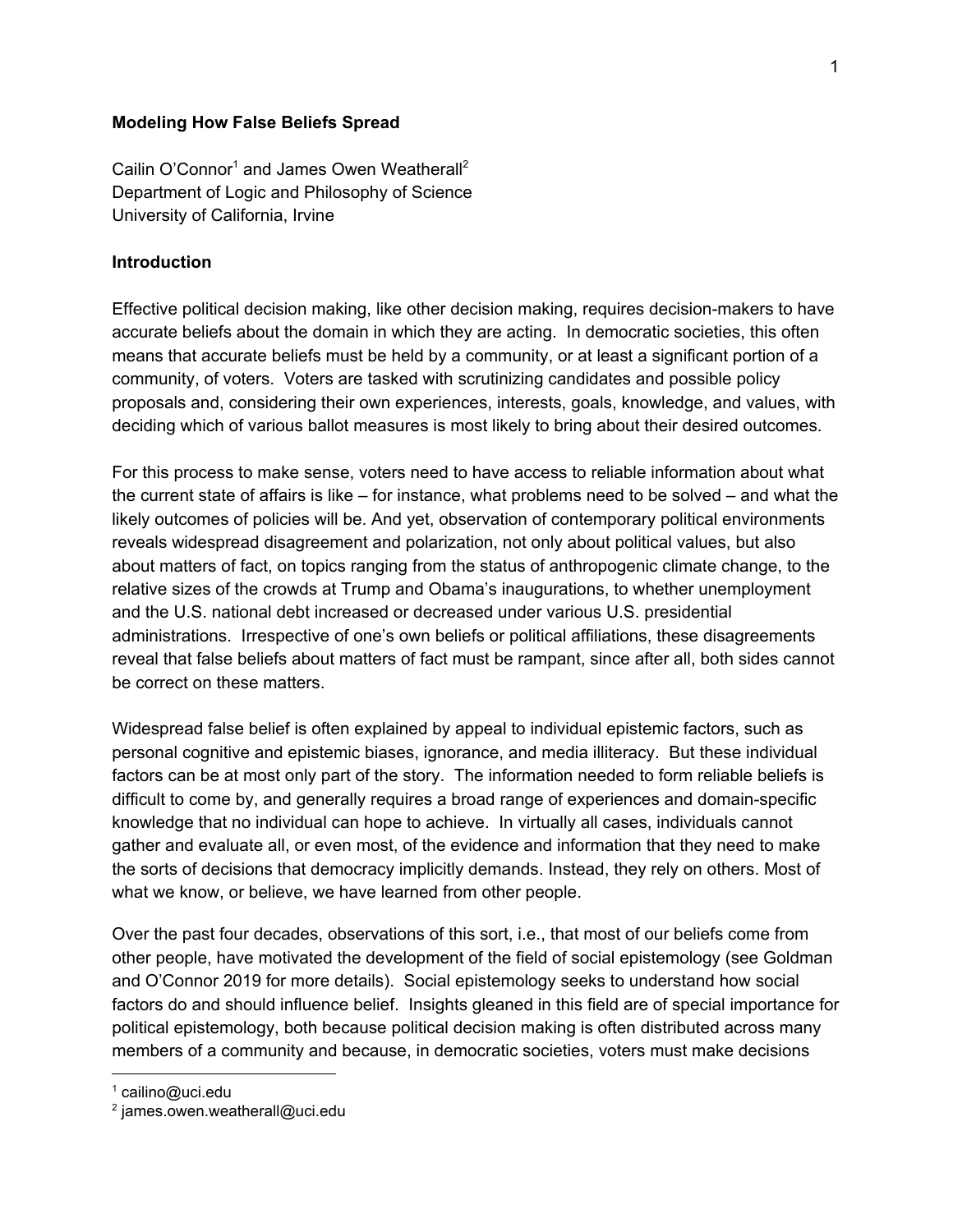about matters on which they have no personal experience, which may then affect others' lives more significantly than their own.

More recently, philosophers have begun to use formal methods, including mathematical models and computer simulations based on game theory, decision theory, and network science, to explore various aspects of social epistemology. A topic of particular focus has been the (formal) social epistemology of *false belief* (O'Connor & Weatherall 2019): that is, how do social factors contribute to the persistence and spread of false beliefs within a community, even in cases where evidence of their falsehood is available? Formal models are a particularly useful way of exploring this question because they allow one to step away from disputed and politically fraught questions concerning actual matters of fact, and ask how even ideal agents, in a context where there is no ambiguity regarding what the truth is, may nonetheless come to believe falsehoods.

This chapter will review the recent literature in the formal social epistemology of false belief. We will begin by introducing some further background on social epistemology. We will then introduce some basic ideas from the formal modeling literature, explaining how researchers use models to address the questions at hand and discussing various results. We then move on to what these models tell us about how politically or economically motivated actors shape public belief by exploiting social factors.

# **Social Epistemology**

Traditional philosophical approaches to epistemology were largely individualistic in focus. But in the late 1980s, the field of social epistemology emerged, with a core mission to investigate social aspects of knowledge. A central tenet of this field is that belief and knowledge are deeply shaped by our social contexts and connections, and that to understand doxastic states in humans we need to attend to these social considerations (Goldman and O'Connor, 2019).

The key debates in social epistemology have been largely normative, in that they consider how beliefs or knowledge should be adopted in social contexts. For instance, the "problem of testimony" concerns what beliefs an agent should form in light of testimony from others, and whether these beliefs are justified. (See, for instance, Coady (1992); Fricker (1994).) The peer disagreement literature considers how individuals should change beliefs in light of disagreement (Christensen, 2007), and the judgement aggregation literature concerns how a group of agents should combine judgements (List and Petit, 2011). The "two experts, one novice" problem asks what an uninformed individual should do in the face of expert disagreement (Goldman, 2001). Other debates, such as that over collective agents, are less normative, but ask questions such as: what is it for a *group* to hold a belief, as opposed to an individual (Gilbert, 1989)?

Relatively less explored in this area are more empirically focused questions about how, in fact, beliefs spread between individuals. Why, for instance, do individuals actually make the judgement to trust some testimony, but not others? How do they decide what to believe when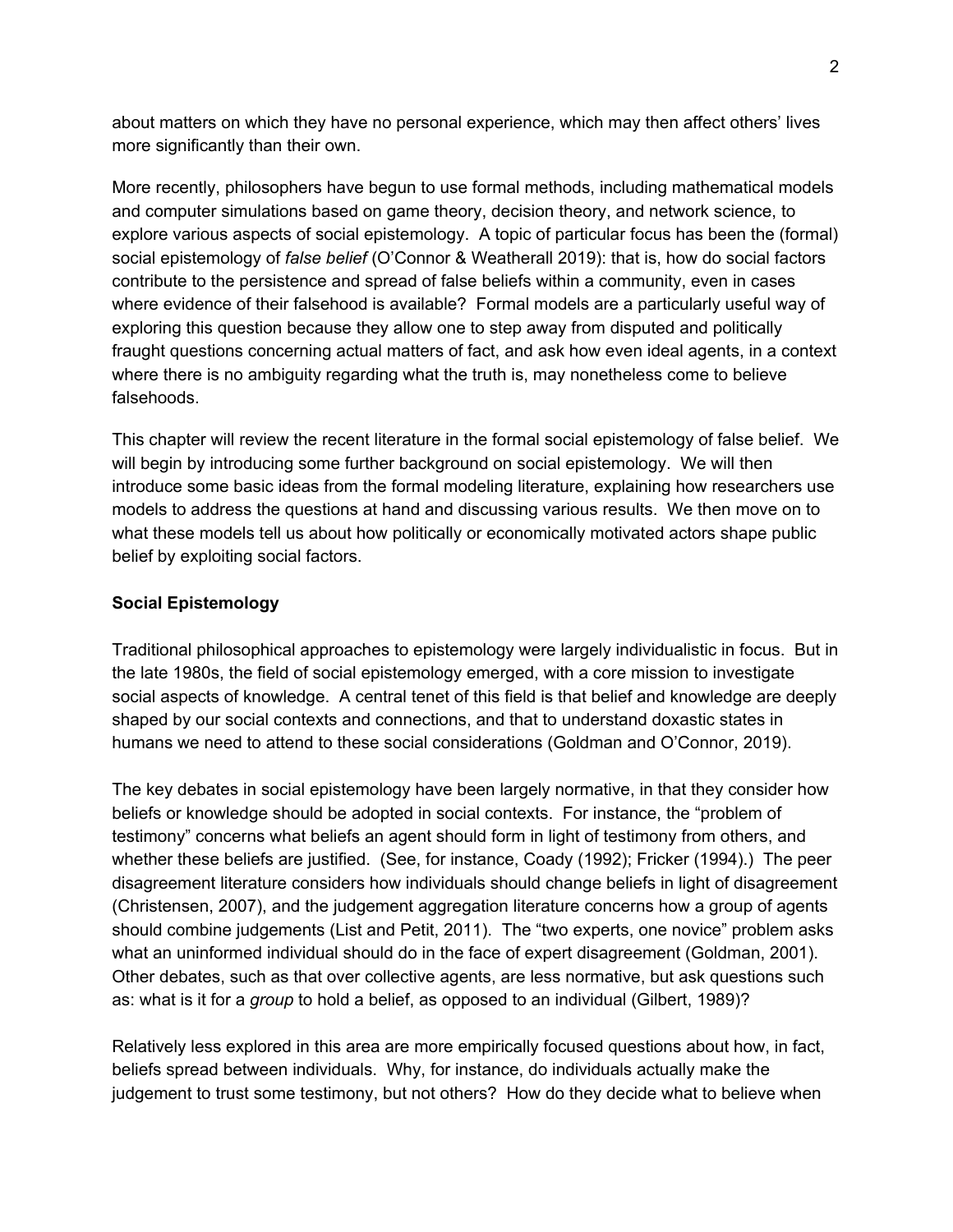experts disagree? How do groups, in fact, aggregate their judgements when making decisions? These sorts of questions have been widely addressed in the social sciences, and especially in psychology and behavioral economics. It will be beyond the purview of this paper to survey this literature, though it has been deeply influential in shaping the work we will discuss in the rest of the paper.

As noted, one off-shoot from social epistemology is the subfield sometimes called formal social epistemology. This subfield uses modeling methods and formal paradigms to address social aspects related to knowledge and belief. Much of this work addresses more descriptive/empirical questions such as: how does information flow in social networks? And, how do aspects of social learning influence this spread? In addition, it often seeks to make normative recommendations about the organization of epistemic communities by appeal to our empirical understanding of these communities, such as: how can we organize groups so as to best preserve accurate belief, given what we know about human social learning?

Much of the work in this subfield has been done by philosophers of science, who start with questions related to the spread of knowledge and theories in science. Given the interdisciplinary nature of the field, it is unsurprising that there is a great deal of overlap with work in the social sciences on belief and sociality. For the purposes of this paper, we will curtail our focus to one corner of this literature. In particular, we will look at some of the work using networks to consider the spread of true and false beliefs.<sup>3</sup>

## **Modeling the Spread of False Beliefs**

One key insight into human knowledge is that most people derive most of their beliefs from others in their community. We all learn some things on our own - for instance that one's child reacts badly to grapefruit, or that the local squirrel likes to steal birdseed. But, especially when it comes to scientific beliefs, we learn a tremendous amount via social channels. There are different ways this happens. First, we learn from the testimony of others. I might tell you that a particular caterpillar is poisonous and if you trust my testimony you will adopt (and maybe pass on) this belief. Second, we share evidence with others. For instance, I might pass on a graph of a model charting the spread of a virus under different interventions. Given this socially spread evidence, your beliefs may change.

There are several approaches to modeling belief transmission. In some models, one has a collection of "agents" -- mathematical representations of idealized inquirers -- all of whom may interact with others to exchange information (e.g. Hegselman and Krause 2002). In other cases, the agents are arranged in a network, so that each agent can share information only with certain others, representing social connections. A *network* in this context consists in a collection

<sup>&</sup>lt;sup>3</sup> There is a related literature in formal epistemology that mostly uses proof-based methods to consider normatively ideal learning in social conditions. While we will not discuss this literature, interested readers can find an overview in Goldman and O'Connor (2019).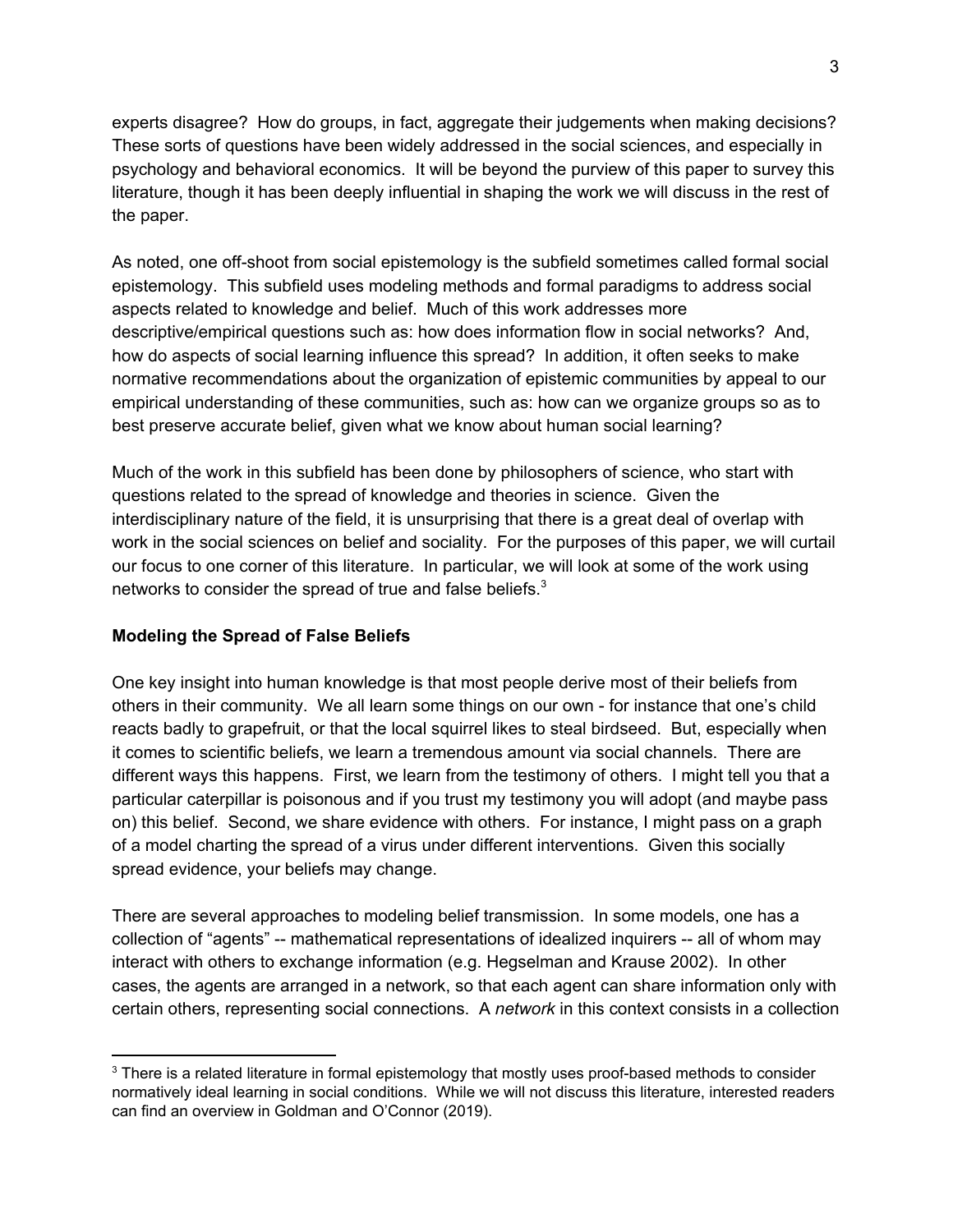of *nodes*, associated with the models' agents. These nodes are connected by *edges* which represent social ties across which information might pass.

Two dominant network approaches to epistemology approximately track the two sorts of scenarios described in the first paragraph of this section. On one of these approaches, network models treat beliefs/ideas as virus-like. They pass from person to person directly, as an infection might. This best corresponds to a scenario where a belief spreads via testimony. The relevant modeling paradigm is sometimes referred to as the *diffusion* or *contagion approach*. (There are a number of variations and subtleties here, which we largely ignore.) The second approach models agents who both gather and share evidence with those in their social networks. This is sometimes called the *network epistemology approach* and corresponds to a scenario where beliefs spread socially, but the spread depends on the transmission of evidence rather than just testimony.<sup>4</sup>

The contagion/diffusion approach has proved a useful paradigm for modeling many aspects of belief spread (Rogers, 2010). It is particularly well-tuned for things like rumors (or "memes"): units of belief that are accepted and shared relatively non-reflexively, rather than subject to reasoning. We will not spend much time on this literature here, but will mention some findings to give the reader a sense of what it can do. A number of authors, such as Jackson and Rogers (2007), look at how network structure influences the diffusion of ideas. Golub and Jackson (2012), for example, consider how homophily -- disproportionate connectivity with in-group members  $-$  could slow information spread.<sup>5</sup> Some use this paradigm to consider the formation of epistemic networks. Barrett et al. (2019), for instance, consider what happens when epistemically focused agents choose to listen to good inquirers in a diffusion type network. Still others consider variants on learning rules. Granovetter (1978), for instance, presents an influential diffusion model where individuals only pick up new beliefs when a threshold percentage of neighbors hold them.

In this paper we focus more on the second type of model, where agents share evidence. This is particularly germane in thinking about the spread of scientific beliefs, which are often supported by data. An influential version of this sort of model was introduced by economists Bala and Goyal (1998). Kevin Zollman (2007, 2010) imported it to philosophy of science to study theory change in scientific communities.

How do these models work? They involve two elements: a network and a decision problem, called a *multi-armed bandit problem*. This sort of problem is analogous to choosing between slot machine (or "bandit") arms that pay off at different rates. It is assumed that the agents involved are unsure about which choice (or "arm") is the best one. They make this decision by

<sup>4</sup> Some models include aspects of both elements. Golub and Jackson (2010), for instance, consider agents who gather evidence, but who develop beliefs by averaging those of their neighbors rather than by sharing evidence directly.

<sup>&</sup>lt;sup>5</sup> They use a variation on the diffusion idea, where agents adopt beliefs that average those of their neighbors.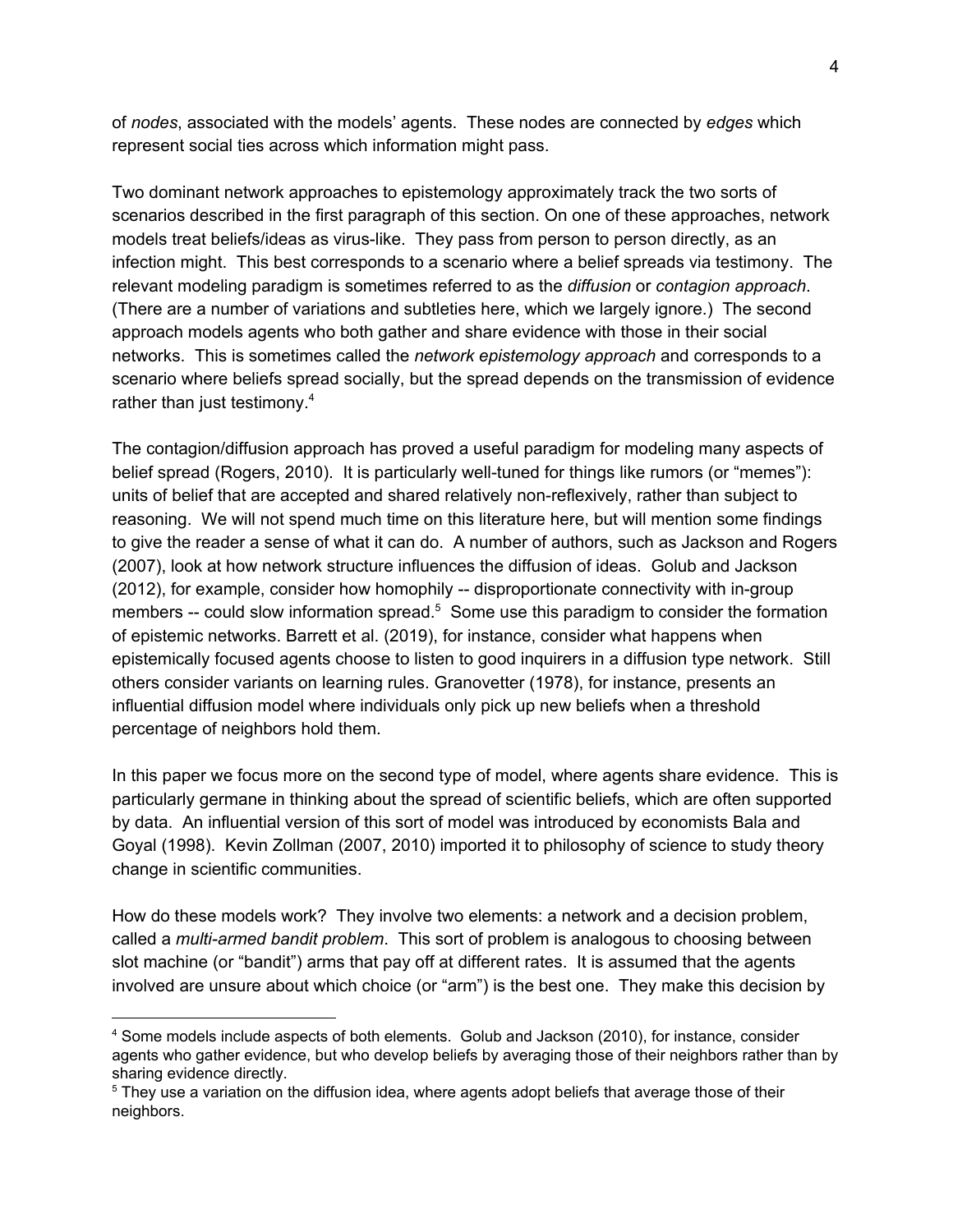actually testing their choices and seeing what happens. Over time their theories about the success of the arms changes as they gather evidence.

The social epistemology aspect of this model involves the sharing of this data through the network. Over subsequent rounds, agents gather data and share it with their neighbors, always updating their beliefs about the arms in light of their own results and the results shared with them by their neighbors. Many versions of the model involve what we might call "myopic Bayesians". The agents are myopic because they tend to choose whichever arm they think best. They are Bayesians because they have credences about the arms, and use Bayes' rule to update these credences in light of evidence. In other words, they display a sort of bounded rationality.

In these models, the social sharing of evidence means that individuals tend to converge with respect to belief. If I favor a poorer action, I do not personally gather data about better ones. But I may receive this data from my neighbors, and it will eventually be enough to guide me towards better actions. Then the evidence generated by my behavior may, in turn, convince my (other) neighbors to try a better action.

This sort of process means that in baseline versions of this model, communities always end up sharing beliefs. Consider the simple case where agents choose between two actions, A and B. These might represent doctors administering two different treatments for a given ailment. The doctors' choices are guided by credences about which treatment succeeds more often. Suppose B has a higher probability of success than  $A<sup>6</sup>$  A typical model will start with agents who have random credences about whether B is better than A. In successive rounds, they try their preferred action, record the frequency with which that action succeeds (where those successed occur with some fixed probability, unknown to the agents), and share those results, always updating beliefs in light of that evidence and the evidence shared with them by their neighbors. Sometimes the community will end up with all agents having high credence that B is, in fact better. In other cases (though less often) the community ends up preferring A.

Why might they settle on the worse action -- in this case the treatment that works less often? This can result from strings of misleading data. Real evidence is often probabilistic, just like the evidence in the model. A medication that is generally successful may not work for everyone, whereas one that is less successful may still work sometimes. Likewise, action B may payoff less frequently than action A in a particular set of trials. This might cause all the agents in the community to turn to action A. If this happens, because all agents stop performing action B, they fail to learn more about it and remain in a suboptimal belief state.

What does this model tell us about social epistemology? First, it makes clear how evidence sharing can get a community on the same page, and how it can be beneficial. Without social influence, all individuals develop beliefs separately. Those who start with poor beliefs are never

<sup>&</sup>lt;sup>6</sup> And further suppose that when success happens it yields the same payoffs.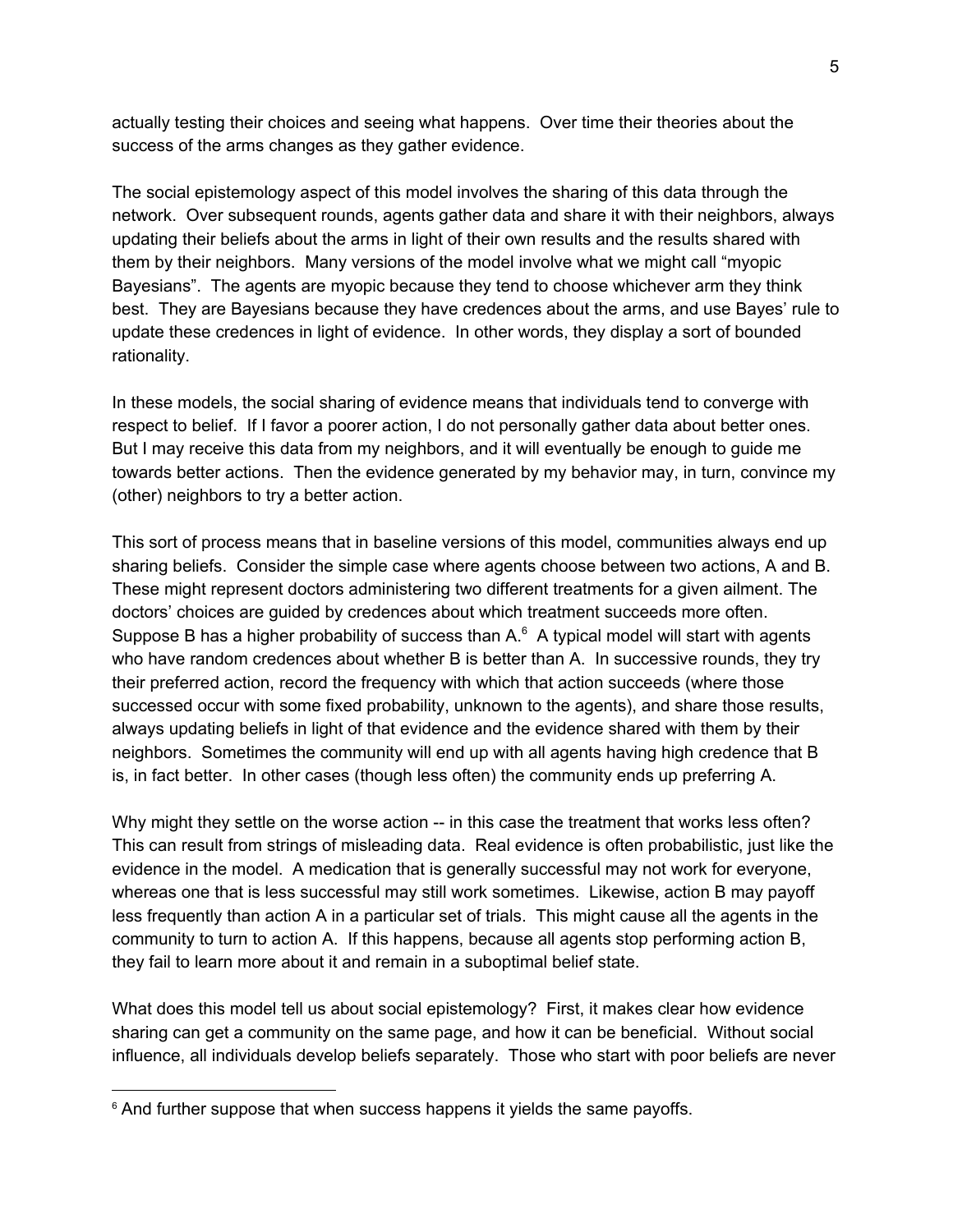even exposed to evidence that might change them. This means that the actors in the network model tend to do better together than they do alone. But the model also illuminates why failures can happen. Group influence can lead an entire community to pre-emptively settle on a poor theory (even though individually some of them might have gotten things right).

In the rest of this section, we will describe some results derived from these models in the discipline of formal social epistemology. These results look at various features of the model, and at how those features influence, on average, the success of communities. They sometimes provide guidance into how real communities can fail (or succeed) in spreading belief.

Zollman (2007, 2010) considers the effect of connectivity on community success. In particular, he runs simulations of the models just described and compares those where actors are linked to relatively many vs. relatively few neighbors. In general, for such models, one might suppose that the more connections the better. Each neighbor shares only real data which, in general, tends to push one towards true beliefs. Paradoxically, Zollman finds that, in fact, less connected networks do better. This *Zollman effect* happens because tightly connected networks share data widely, meaning that a string of misleading evidence can convince everyone of the wrong belief. Less connected groups tend to preserve pockets of accurate belief, which can then lead the rest of the community to a better theory. Rosenstock et al. (2017) show that this effect only occurs for certain parameter values of the model, corresponding to cases where inquiry is difficult. In other words, when a community actually struggles to find truth, too much communication can be harmful.

Mayo-Wilson et al. (2011) use this model to defend a thesis central to the discipline of social epistemology, which is that the rationality of individuals and the rationality of communities can come apart. This *Independence Thesis* holds that sometimes irrational individuals can constitute effective communities of learners, while rational individuals fail to form a successful group. For example, if theory A is the most promising in a community, it may make sense for every individual to test it. But the community will do better if labor is divided and individuals test many, diverse possibilities and then share their knowledge. (See also Kitcher (1990).) Alternatively, irrationally stubborn actors can make a group more successful, by focusing on many different plausible theories and sharing knowledge about them.

O'Connor and Weatherall (2018) add to the base model a tendency of human learners that has been widely documented by psychologists. They suppose that the individuals place greater trust in data shared by those with similar beliefs. As noted, the base model always tends to consensus. But once this aspect of social trust is introduced, polarization, or the emergence of stable, opposing beliefs, becomes common. In particular, feedback loops emerge where individuals with different beliefs do not fully trust each others' evidence, and form increasingly distant beliefs until they no longer influence one other. Previous models have found similar feedback loops can lead to polarization (e.g., Hegselmann and Krause (2002), Olsson (2013)), but, remarkably, O'Connor and Weatherall show how this can happen even in the face of evidence gathering and otherwise rational belief updating.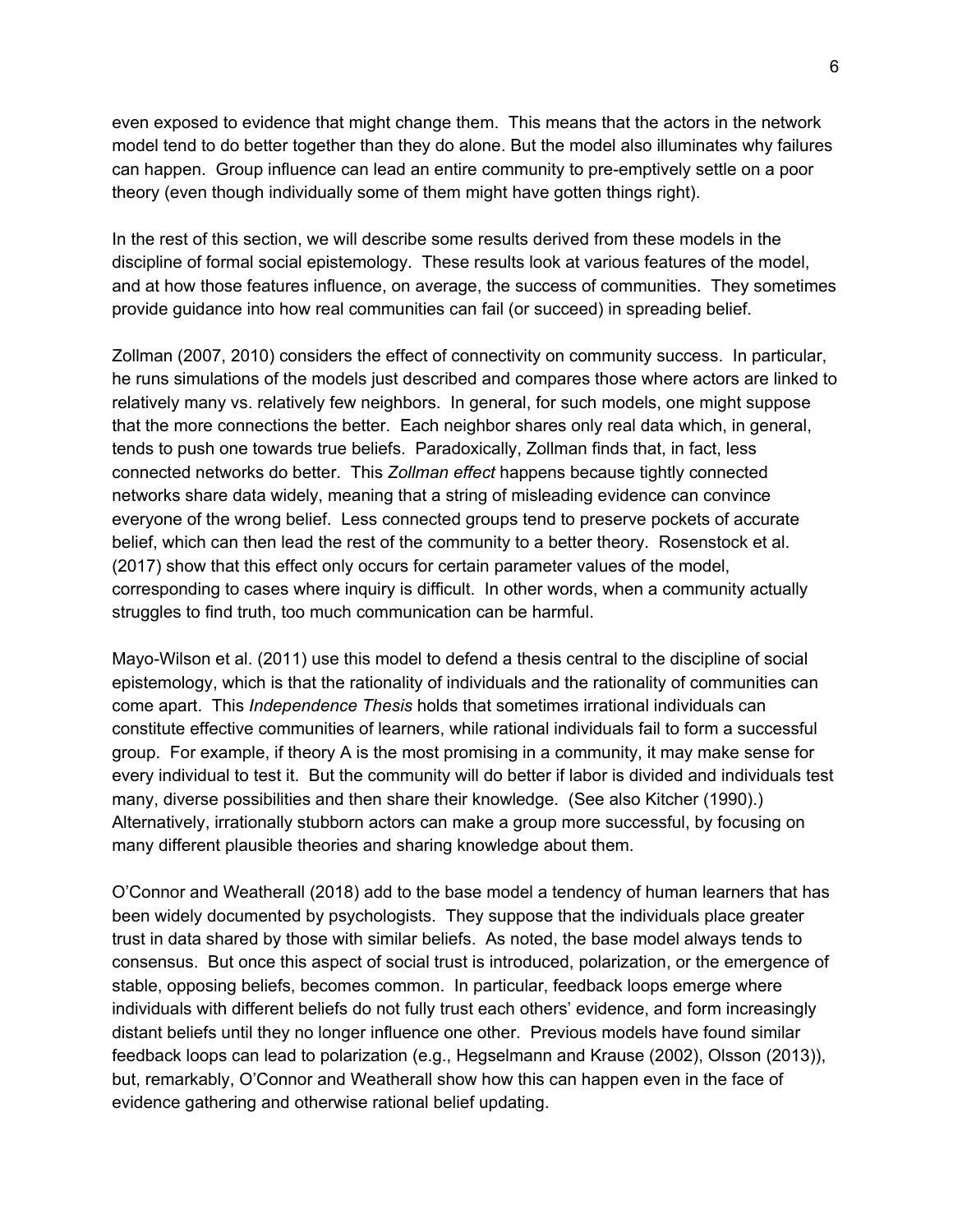In a follow-up paper, Weatherall and O'Connor (2020b) study how the same trust dynamics work when they are applied over multiple domains of belief. In this variation on the model, agents who agree on one topic place more trust in one another's evidence concerning other topics, even if there is no intrinsic relationship between the topics. They find that agents can form "epistemic factions", which are subcommunities with highly correlated beliefs, where those beliefs are polarized over the community as a whole. Remarkably, this occurs endogenously in the model, with no coordination. It suggests that some cases of correlated political polarization over multiple matters of fact, a phenomenon often attributed to shared values or ideology amongst members of the factions (e.g. by Lakoff (2010)) can arise without any such common cause. This can perhaps explain how, for instance, during the COVID-19 pandemic, beliefs about whether the antiviral hydroxychloroquine was an effective treatment for COVID-19 -- a matter with high stakes for the belief-holders and with no clear ideological basis -- became polarized in the United States along existing political lines.

Weatherall and O'Connor (2020a) look at another typical social behavior -- conformity bias - and see how it influences these models. Agents who conform are more likely to engage in the behavior favored by their neighbors, even if it is not the one they would usually prefer. As Weatherall and O'Connor show, this addition to the model significantly hurts the knowledge-producing capacity of the community. Conforming individuals with accurate beliefs fail to spread useful data to their peers. And due to conformity, social networks with cliques can end up with polarization as well. Likewise Mohseni and Williams (2019) find that conformity bias in a network of Bayesian updaters hurts their ability to settle on accurate beliefs. In particular they find that highly connected individuals who constitute hubs in the network cause problems because many others try to conform with them, while they are strongly influenced by their connections.

As we have seen, these models have been used to inform a number of questions: What is the optimal communication structure? Do rational individuals necessarily make rational communities? How do social biases impede the spread of good beliefs in an epistemic network? These investigations, as noted, have a descriptive character. They seek to illuminate the workings of real communities (or at least to direct research towards plausible effects in real communities). Like more traditional work in social epistemology, though, they also answer normative questions, but at the community level. How do we design the best epistemic communities?

#### **Propaganda in Epistemic Communities**

Many widespread false beliefs appear to emerge and spread endogenously--that is, without any kind of intervention by actors who wish to influence public belief. For instance, during the late 19th century, there was a widespread belief in the northeastern United States that the so-called "tomato worm" was highly venomous, and that it could kill someone merely by "spitting" its venom onto their skin. Stories about the dangers of the worm, which was actually the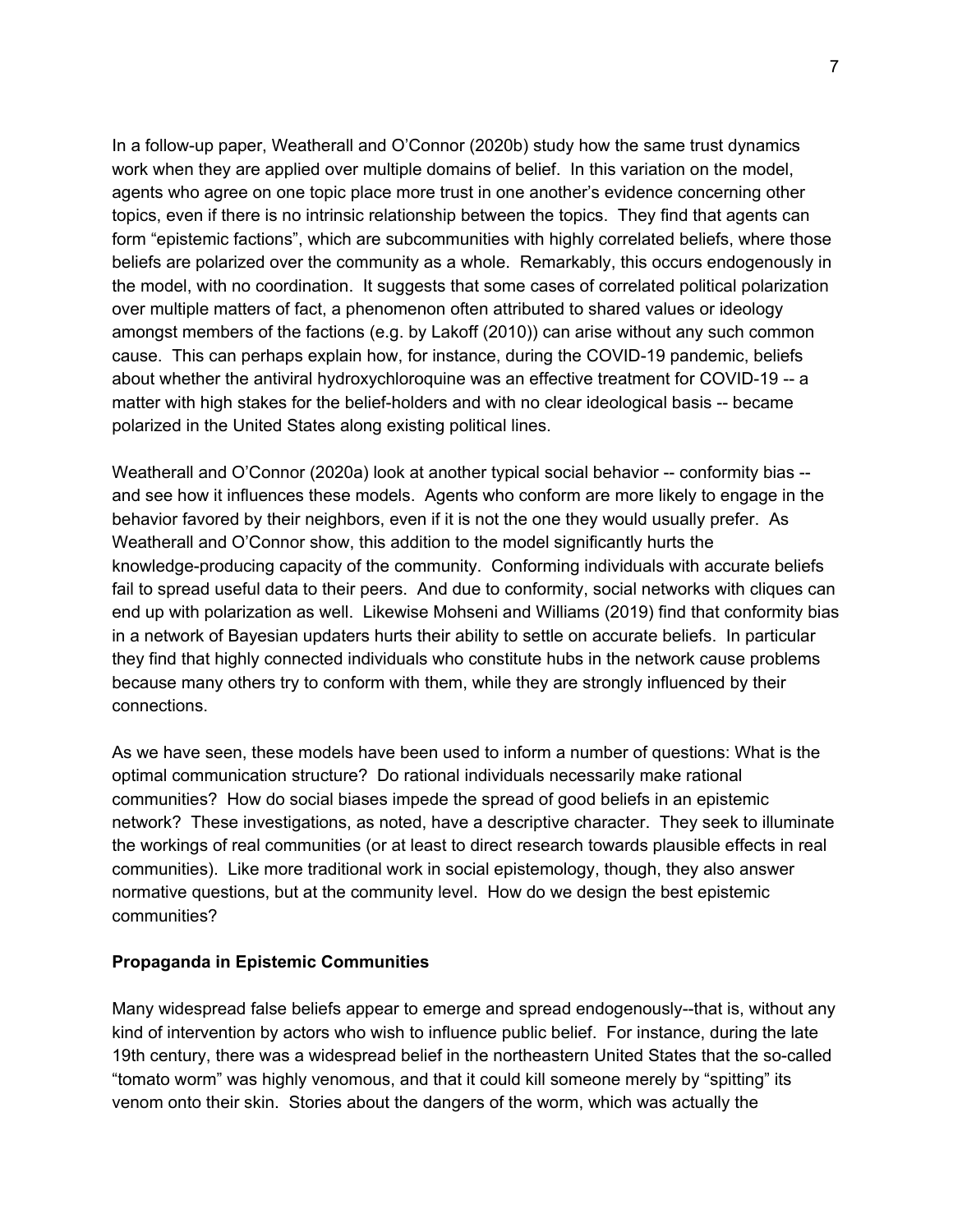(harmless) larva of the hawkmoth, spread in newspapers, and some deaths were attributed to it. This belief apparently originated in error, but then propagated independently for years afterwards (Smith, 2001).

Such beliefs are often, though not always, harmless. (As an example of a harmful one, during the COVID-19 epidemic in Iran, viral rumors spread that drinking pure alcohol could cure COVID, leading to hundreds of deaths.) But many of the most politically salient examples of widely held false beliefs appear to have a different character. In these cases, there are often powerful politically and economically-motivated actors who have a vested interest in the public holding certain beliefs (or failing to come to hold certain beliefs).

For instance, although today there is broad scientific consensus, generally shared by the public, that tobacco products cause cancer, this has not always been the case. In fact, as historians of science Naomi Oreskes and Eric Conway (2010) describe, when evidence began to come to the public's attention in the early 1950s that tobacco use may have severe adverse health effects, the tobacco industry responded with a number of interventions designed to combat public uptake of this evidence. (See also Brandt (2007) and Michaels (2008) for further material on this case and several others.)

There is considerable reason to think that these efforts succeeded. For instance, cigarette sales briefly dipped (for the first time in decades) following the publication of a widely read *Reader's Digest* article, "Cancer by the Carton", in 1952. They rebounded, however, following a massive public relations push by industry-supported groups and continued to grow for decades, even as the tobacco firms themselves established (internally) that the hypothesized link between tobacco and cancer was real. Moreover, efforts to regulate tobacco sales, including advertising and sales to minors, stalled for decades.

In this case, industry agents succeeded in propagating the false belief that cigarette smoke is not harmful; and, equally importantly, that the scientific record on the harms of tobacco was not conclusive. Oreskes and Conway (2010) argue that these same methods were used to promote falsehood and manufacture uncertainty regarding a large number of politically salient issues, often with significant public health impacts, including the causes and harms of acid rain; the effects of chlorofluorocarbons on ozone; and the status of anthropogenic climate change.

Several philosophers have used the formal methods discussed in the previous section to better understand the various strategies employed by the tobacco industry and other such groups to manipulate public belief.<sup>7</sup> In the first work along these lines, Holman and Bruner (2015) consider a modification of the basic model described above in which one agent -- whom they call an "intransigently biased agent", but whom we will call a "propagandist", for consistency in what follows -- shares evidence drawn from a sample biased towards action A, i.e., the worse of the two actions. The idea here is that the propagandist wishes to convince other agents in the

<sup>7</sup> See O'Connor & Weatherall (2019, Chapter 3) for a more detailed overview of this work.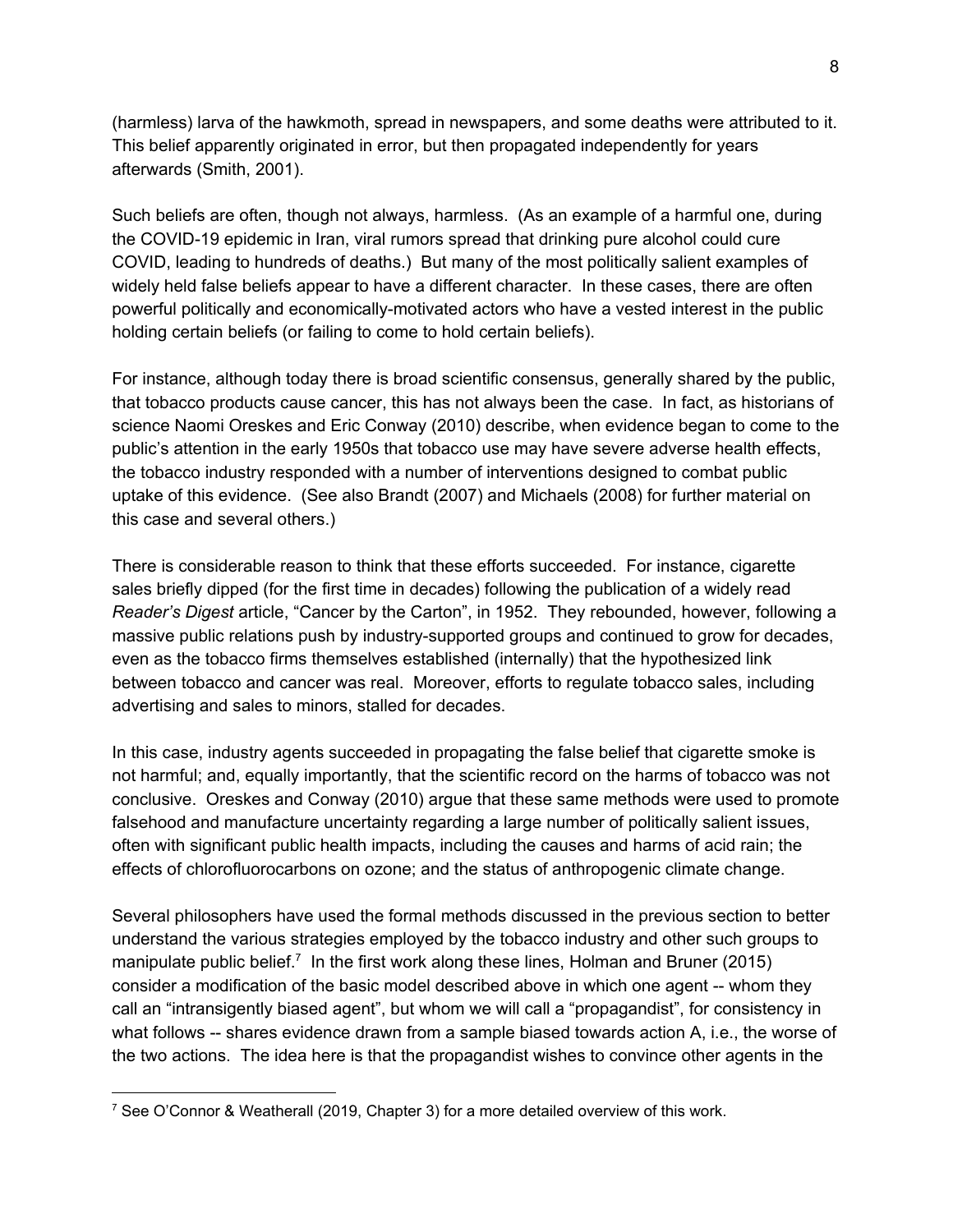network that A is, in fact, better; and to do so, they share spurious evidence that supports their preferred hypothesis, but which does not reflect the true success frequencies of the two arms. This agent is epistemically "impure" in the sense that they perform their preferred action, and report biased results, irrespective of what other evidence they have seen.

Holman and Bruner show that with this simple modification, the model will no longer converge to a true consensus in general, because the biased evidence generated by the propagandist will prevent the rest of the community from reaching consensus on whether the better arm is in fact better. They also consider agents in the network who attempt to identify propagandists by comparing the distributions of results shared by other agents with their own beliefs. They find that this strategy for rooting out propagandists can succeed, though it will be more effective in some cases than others--for instance, when the number of "draws" per round of the model is low (corresponding roughly to a situation in which members of a scientific community tend to perform experiments with low statistical power).

Weatherall et al. (2018) consider a different modification to the basic model described above. Whereas in the Holman-Bruner model, the propagandist seeks to influence their "epistemic peers", i.e., other agents who are gathering and sharing evidence, Weatherall et al. consider what happens when a propagandist seeks to influence outside observers who form beliefs on the basis of evidence shared by others, but do not collect evidence themselves; such agents might represent the public or policymakers who learn from scientists, but are not engaged in research. In this model, the observers receive evidence both from agents who are performing experiments ("scientists") and sharing (all) of their data as usual in model; and from an additional agent -- the propagandist -- who shares evidence in a manner intended to convince the observers that the incorrect action is, in fact, better.

Weatherall et al. consider two different strategies that the propagandist might adopt. The first strategy is what they call "biased production". This strategy, which is similar in spirit to the one considered by Holman and Bruner, consists in performing a number of trials of the worse arm, and then reporting only those results that happen to (spuriously) suggest it is better.

On the second strategy, which they call "selective sharing", the propagandist does not perform any experiments at all. Instead, the propagandist merely searches the results generated each round by the network of scientists, and shares results produced "organically", that is, by the scientists themselves, that happen to support action A. This strategy works because given the probabilistic nature of evidence in these models, in any given round a certain number of results apparently supporting the worse action may be generated by the scientists themselves--with more such results appearing in large networks of scientists, especially when the number of trials (again, a proxy for the "power" of studies) is small.

In both cases, the effect of the propagandist's strategy is that the observers see more data supporting action A than they would if the propagandist were not operative. The result is that under a wide range of parameters the observers come to hold the false belief, even as the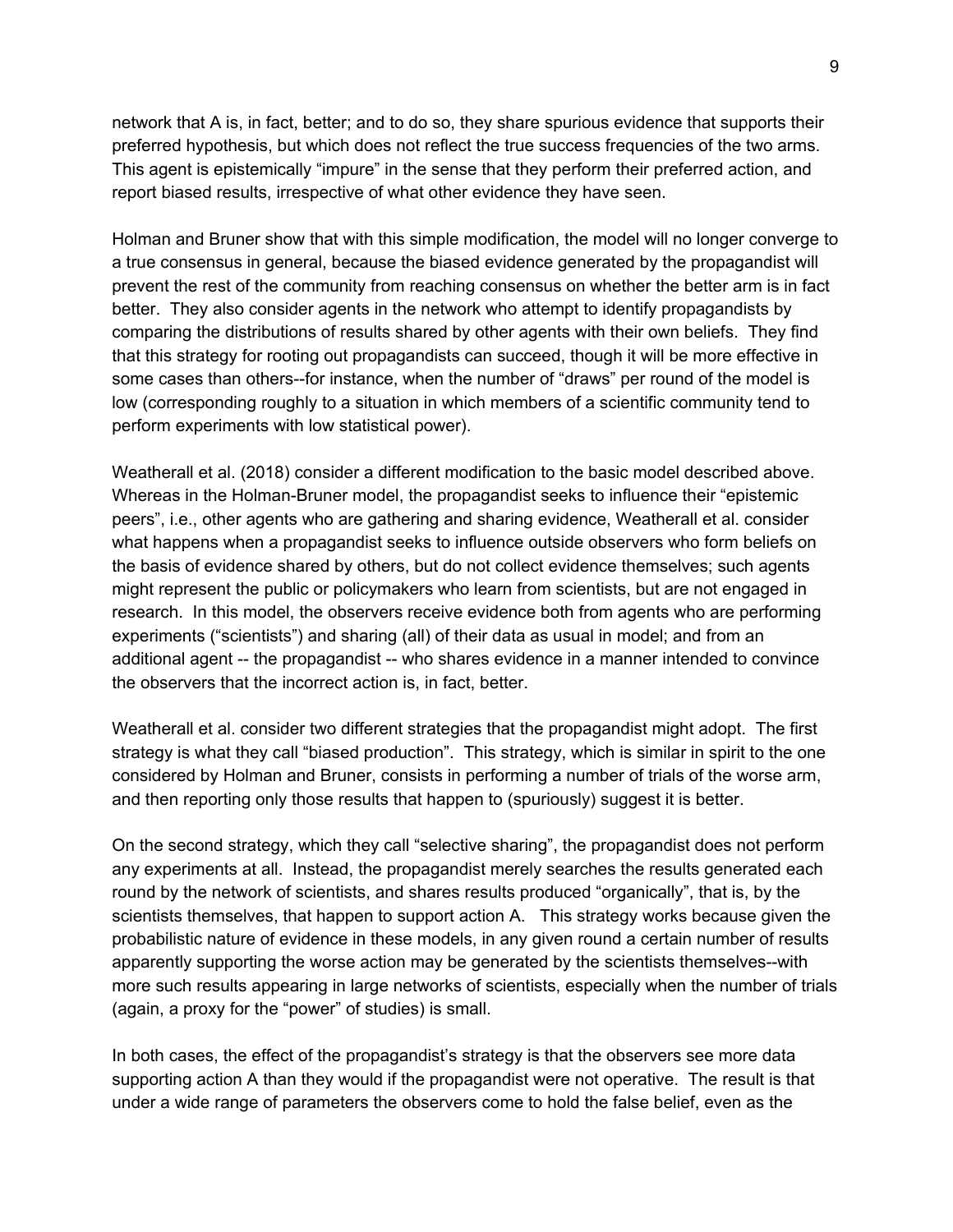scientists converge to the true belief. In this sense, both strategies can succeed. That said, Weatherall et al. also argue that, perhaps contrary to intuition, selective sharing is often more effective and less costly than biased production. This is because this strategy does not require the propagandist to perform their own experiments at all, saving costs and effort.

A key insight from all of these models is this. Real scientific evidence can be noisy, with results sometimes pulling in different directions. Agents come to form the correct belief only by considering a representative sample from their neighbors, which includes both some results supporting the worse action and (generally more, stronger) results supporting the better one. By sharing a disproportionately large sample of results supporting action A, propagandists can shift this balance.

A second, perhaps even more important insight is that a propagandist can influence public belief without manipulating individual results or violating the standard "norms" of science. Under the selective sharing strategy, the propagandist shares only "legitimate" science, in the sense of science produced by unbiased, truth-seeking agents without outside influence. The strategy works by "curating" that evidence. Of course the propagandist is effectively cherry-picking in the model, but they are not sharing fraudulent evidence.

This theme, that propagandists can influence scientific communities and public belief without commiting "fraud" or other norm-violations, is further emphasized by another model studied by Holman & Bruner (2017). The set-up of this model is somewhat more complicated, but the basic idea is that within a research community, there may be a diversity of methods, operationalizations, working hypotheses, etc. It is assumed that scientists adopt these methods for their own reasons, free of outside influence. And yet, a propagandist may have reason to believe that some of these methods -- for instance, emphasis on particular forms of evidence or specific research questions -- may be more likely to favor the propagadist's preferred outcome than others.

In this model, the propagandist adopts the following strategy, which Holman and Bruner dub "industrial selection": they identify agents who have independently adopted research methods they consider favorable, and they "promote" those agents, essentially by increasing the amount of evidence they can share. For present purposes, one may think of this as lavishing those researchers with funding, enabling them to publish more papers or share their results more widely at conferences or in the press. The net result is, once again, that the propagandist increases the number of industry-favorable results that are shared within the network--now without producing any experiments of their own, or even sharing any results themselves. Instead, they do so by shifting the balance of how much research of different kinds can be produced.

Industrial selection is especially pernicious, because the scientists who are "selected" can honestly claim that they have continued to do precisely the research they would have done anyway, even without industry funding. The propagandist does not ask them to change their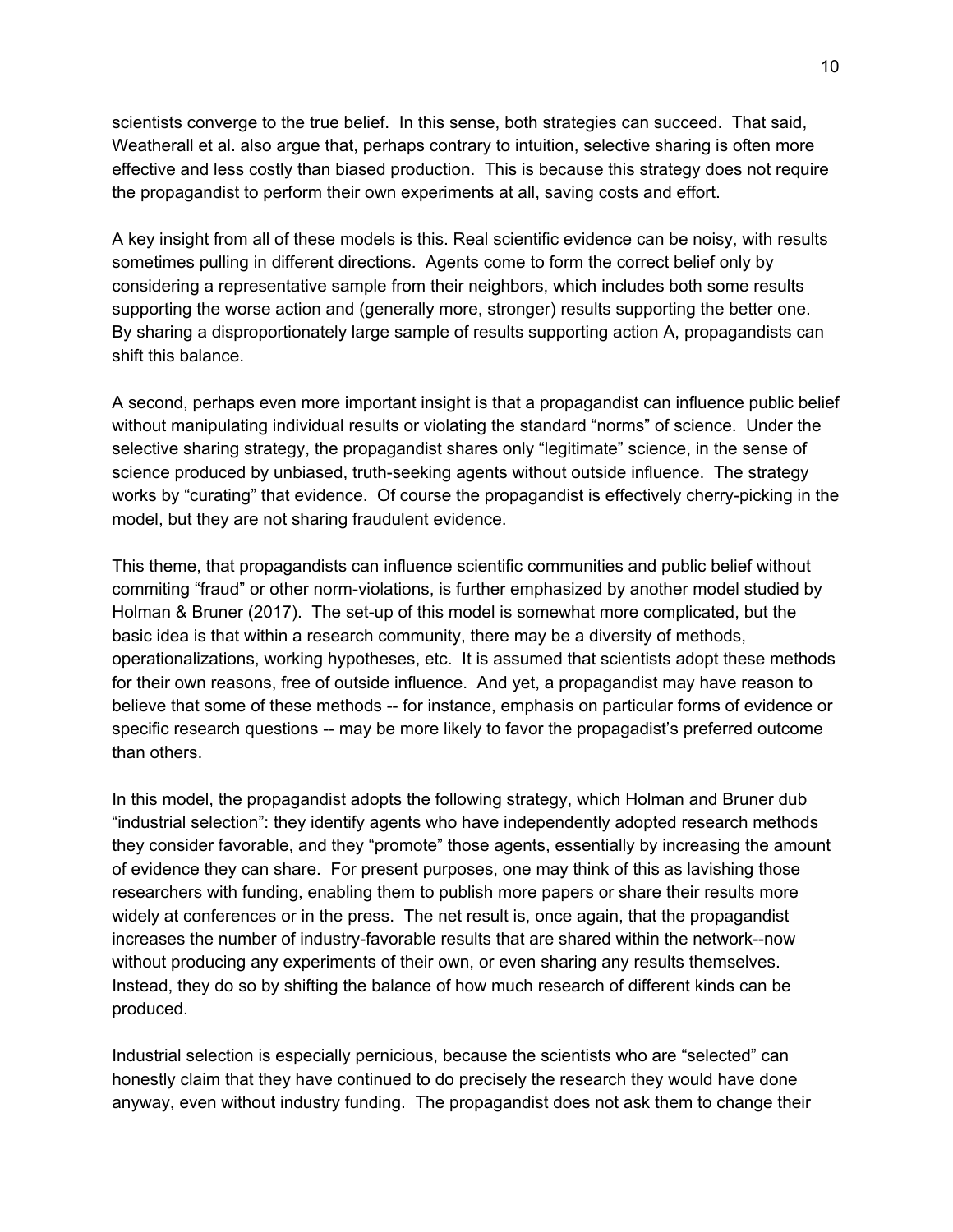methods, or bias their results. They are, in a certain sense, "independent". And yet by disproportionately amplifying some methods over others, the propagandist achieves their aim, again, by biasing the total body of evidence seen by other agents in the network.

Once again, we have seen these models used to investigate a number of questions. How do propagandists use social factors in how information spreads to manipulate public belief? What strategies are most effective, and why? But many interesting questions remain. For instance, are their other widely used methods for influencing belief that may be elucidated with these methods? And perhaps most importantly, how can we change the social structure of information and belief to help guard against propagandistic influence?

## **Conclusion**

Formal social epistemology provides a rich toolbox for studying the mechanisms by which false beliefs persist and spread within a community. It can also help identify the conditions under which falsehoods spread most readily--and, perhaps, those conditions under which the truth is more likely to prevail. In this chapter we have reviewed a recent body of work that uses methods from network theory and decision theory to tackle these questions. We have highlighted what we take to be the key insights of these models, but also raised questions that we think should be pursued in future work. This literature has clear implications for those interested in political epistemology, and especially in the successful functioning of democracy.

## **Bibliography**

Bala, V., & Goyal, S. (1998). Learning from neighbours. The review of economic studies, 65(3), 595-621.

Barrett, J. A., Skyrms, B., & Mohseni, A. (2019). Self-Assembling Networks. The British Journal for the Philosophy of Science, 70(1), 301-325.

Brandt, Allan. (2007). The Cigarette Century: The Rise, Fall, and Deadly Persistence of the Product that Defined America. New York: Basic Books.

Christensen, David, 2007, "Epistemology of Disagreement: The Good News", Philosophical Review, 116(2): 187–217. doi:10.1215/00318108-2006-035

Coady, C. A. J., 1992, Testimony: A Philosophical Study, Oxford: Clarendon Press.

Fricker, Elizabeth, 1994, "Against Gullibility", in Knowing from Words, Bimal Krishna Matilal and Arindam Chakrabarti (eds.), Dordrecht: Springer Netherlands, 125–161. doi:10.1007/978-94-017-2018-2\_8

Gilbert, Margaret, 1989, On Social Facts, New York: Routledge.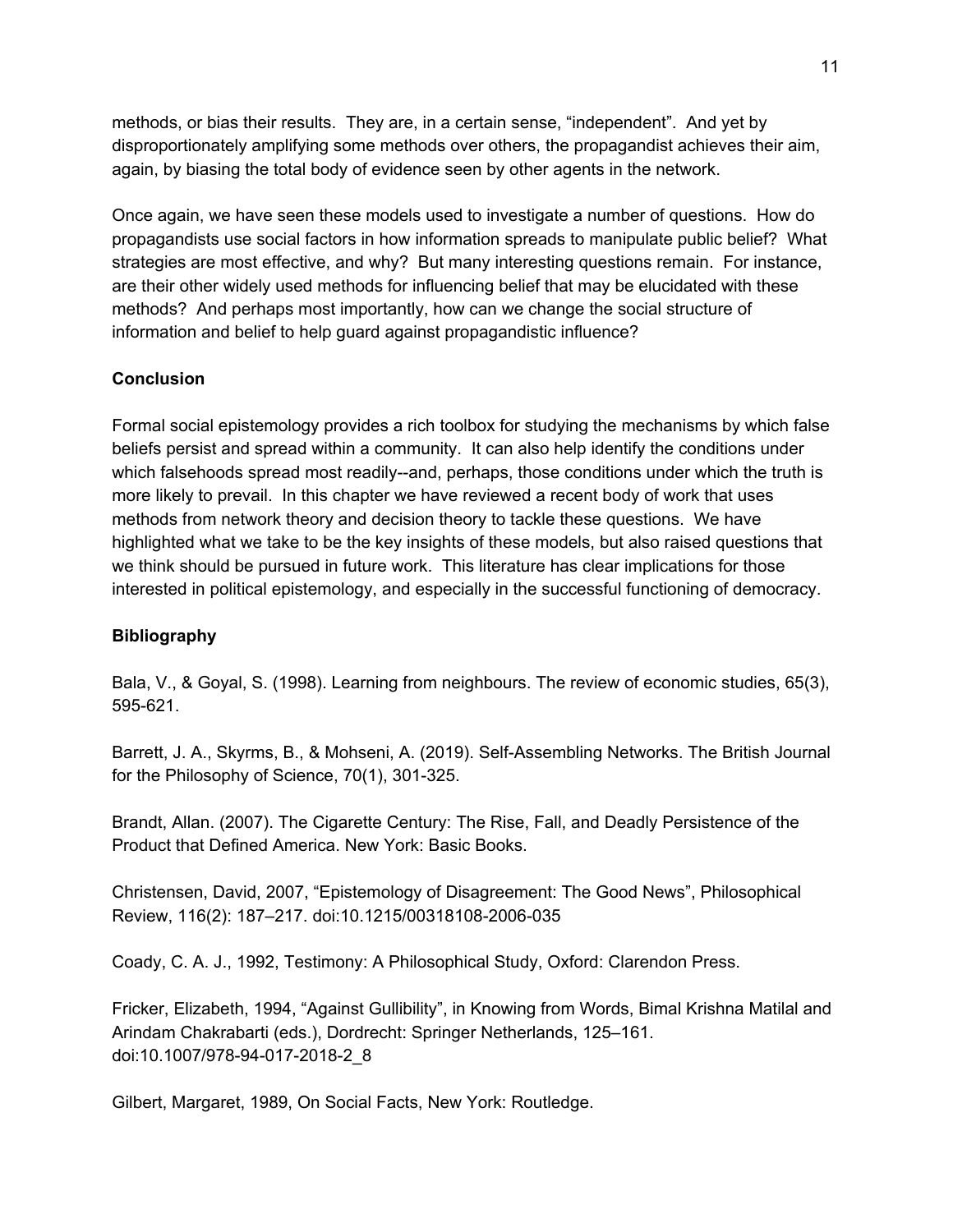Golub, B., & Jackson, M. O. (2010). Naive learning in social networks and the wisdom of crowds. American Economic Journal: Microeconomics, 2(1), 112-49.

Golub, B., & Jackson, M. O. (2012). How homophily affects the speed of learning and best-response dynamics. The Quarterly Journal of Economics, 127(3), 1287-1338.

Goldman, Alvin, 2001, "Experts: Which Ones Should You Trust?", Philosophy and Phenomenological Research, 63(1): 85–110. Reprinted in Goldman & Whitcomb (eds.) 2011, 109–133. doi:10.1111/j.1933-1592.2001.tb00093.x

Goldman, Alvin and O'Connor, Cailin, "Social Epistemology", The Stanford Encyclopedia of Philosophy (Fall 2019 Edition), Edward N. Zalta (ed.) <[https://plato.stanford.edu/archives/fall2019/entries/epistemology-social/>](https://plato.stanford.edu/archives/fall2019/entries/epistemology-social/).

Granovetter, M. (1978). Threshold models of collective behavior. American journal of sociology, 83(6), 1420-1443.

Hegselmann, Rainer and Ulrich Krause, 2002, "Opinion Dynamics and Bounded Confidence Models, Analysis, and Simulation", Journal of Artificial Societies and Social Simulation, 5(3): 2.

Holman, Bennett, and Justin P. Bruner. 2015. The Problem of Intransigently Biased Agents. Philosophy of Science 82 (5):956–68. [https://doi.org/10.1086/683344.](https://doi.org/10.1086/683344)

Holman, B., & Bruner, J. 2017. Experimentation by industrial selection. Philosophy of Science, 84(5), 1008-1019.

Jackson, M. O., & Rogers, B. W. 2007. Relating network structure to diffusion properties through stochastic dominance. The BE Journal of Theoretical Economics, 7(1).

Kitcher, Philip, 1990, "The Division of Cognitive Labor", Journal of Philosophy, 87(1): 5. doi:10.2307/2026796

Lakoff, G. (2010). *Moral politics: How liberals and conservatives think*. University of Chicago Press.

List, Christian and Philip Pettit, 2011, Group Agency: The Possibility, Design, and Status of Corporate Agents, Oxford: Oxford University Press. doi:10.1093/acprof:oso/9780199591565.001.0001